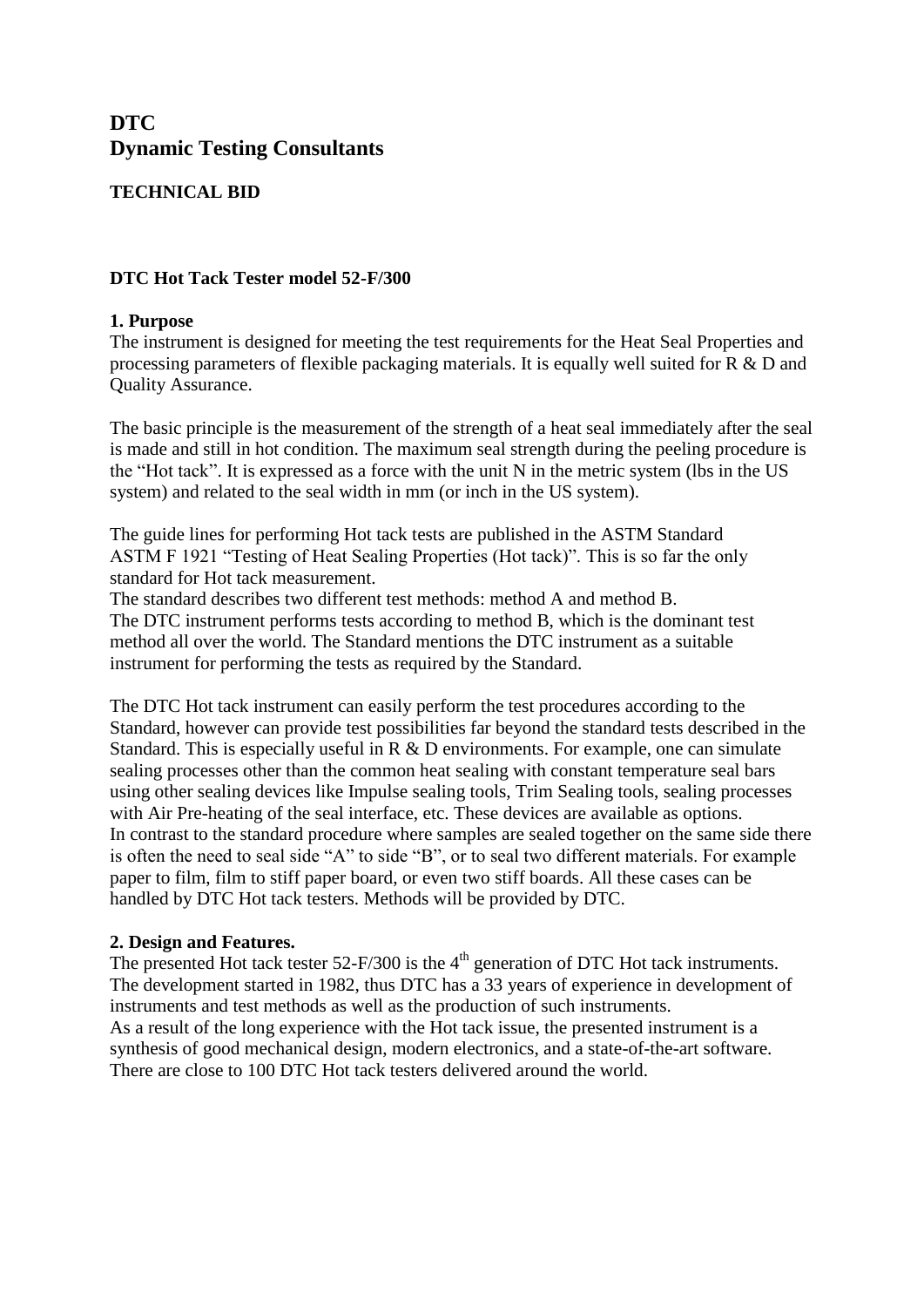The mechanical design is characterized by a rugged yet elegant framework, housing the sealing and peeling mechanisms, the specimen insertion system, all assisted by either servo controls or pneumatic actuators. With respect to the requirements to minimize an operator influence on the test results (as also described by the ASTM standard) the design of the specimen insertion devices and the test sequence have been subject to careful considerations. Specimen insertion into the grips is the only manual contact with the specimen. Thereafter the test sequence is automated.

The standard specimen grips are of the parallel clamp type and are capable of clamping test strips of up to 2 mm thickness and 25 mm width. Clamp operation is done with a foot pedal thus providing two free hands for the operator to slip in the test strips. Normally the specimens are sealed together with seal sides A to A. In this case the test strip is a single strip and folded in the automated inserting device providing side A to A. For sealing side A to side B (two different materials) a special yet simple test sample procedure is required and described in the manuals.

Semi-stiff materials like coated card board can also be tested. Test sample preparation and handling is described in the manuals.



**Fig.1.The Hot tack instrument model 52-F/300**

#### **3. Test software**

All settings and commands are done with the computer program. As link between the computer and the instrument there are electronic interfaces in the instrument itself connected by a USB cable.

The software is running with a MS Windows surface, although the underlying measurement and control programs are custom made real time programs. The test program for Hot tack testing is the "Wintack" program, a DTC propriety. It is extremely user-friendly. The operator has not to be a computer specialist for running even advanced tests.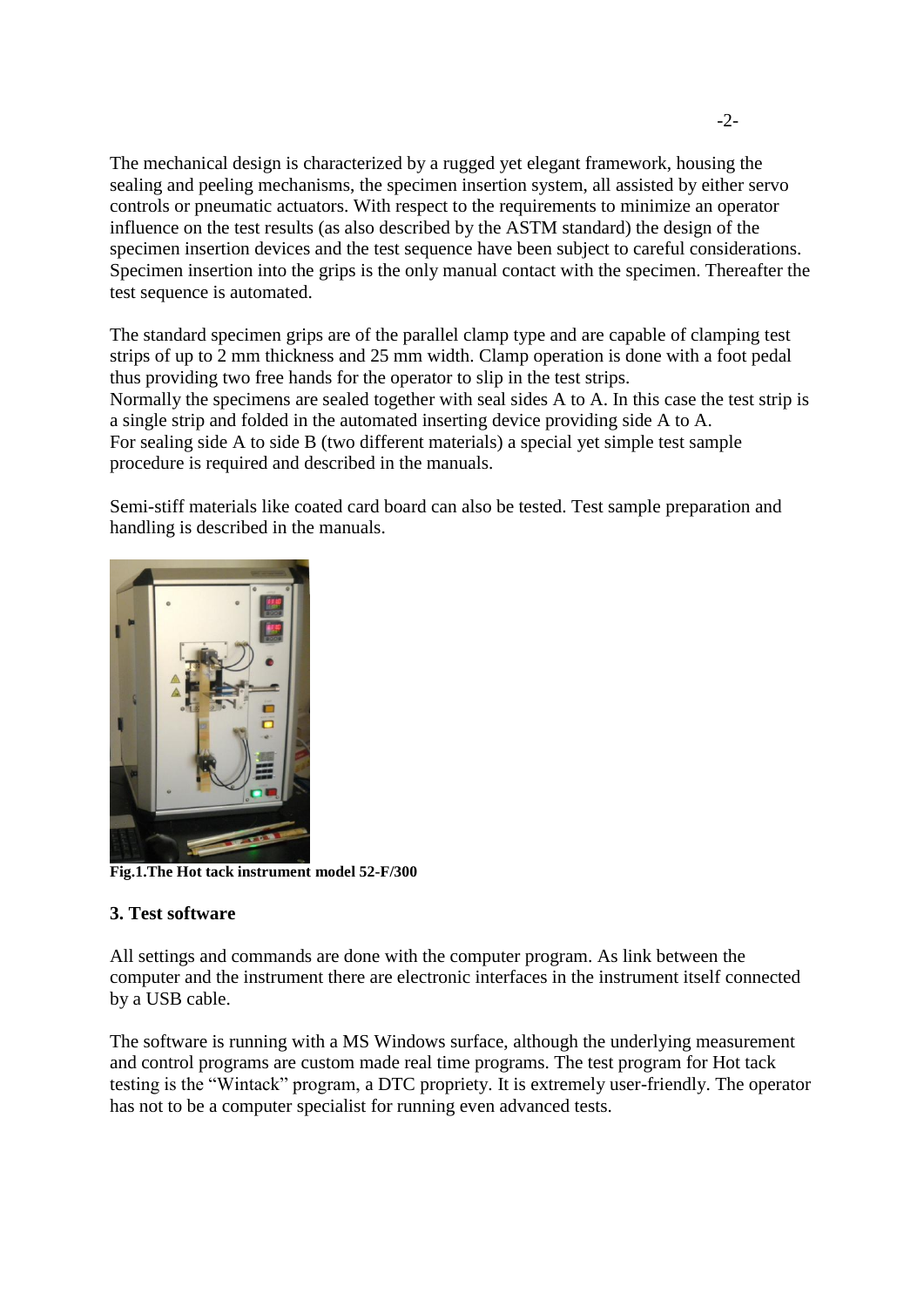DTC provides IBM compatible PC´s as standard, and with Microsoft Operating system Windows 7.

The advantage of using Microsoft Operating systems are the powerful capabilities of the programmes associated. As standard, DTC delivers also MS Office along with the systems, thus MS Excel is present. DTC has developed customized routines to transfer test results to Excel in order to create fast and easily Summary Reports, ready for presentation.

Together with the speedy mechanical test sequence, the Wintack software allows for a high test production volume with high quality test results.

A detailed description of the test software Wintack is available. This document shows some Examples of Test Results / Summary Reports/ on page 4.



Fig.2. Hot tack instrument 52-F/300 and PC

Some Wintack software features are listed here:

- $\blacksquare$  The whole test sequence comprising sealing and peeling are shown graphically for each individual test. This provides an intuitive presentation to the operator allowing immediate judgement of whether the test is correct or not.
- Each achieved test parameter is checked in each test by the software for correct performance and recorded adjacent to the set parameter.
- $\blacksquare$  The Hot tack value is presented numerically. A cursor allows for evaluation of specific points of the curves.
- Upon the operator's judgement for accepted test, the measured values are transferred to the Result table.
- A test batch is grouped into a selected number of test temperature steps and a number of individuals at each temperature step. This is the standard Hot tack test at varying temperature. However, with the DTC Hot tack instrument, batch tests can also be performed with varying seal time or varying seal pressure or varying delay time.
- A special feature is the calculation of the peeling energy necessary to peel apart the seal bond. This allows for a judgement on the toughness of a bond and its feasibility for specific packaging processes.
- The graphical display of a test sequence can be stored and retrieved for later analysis or comparison.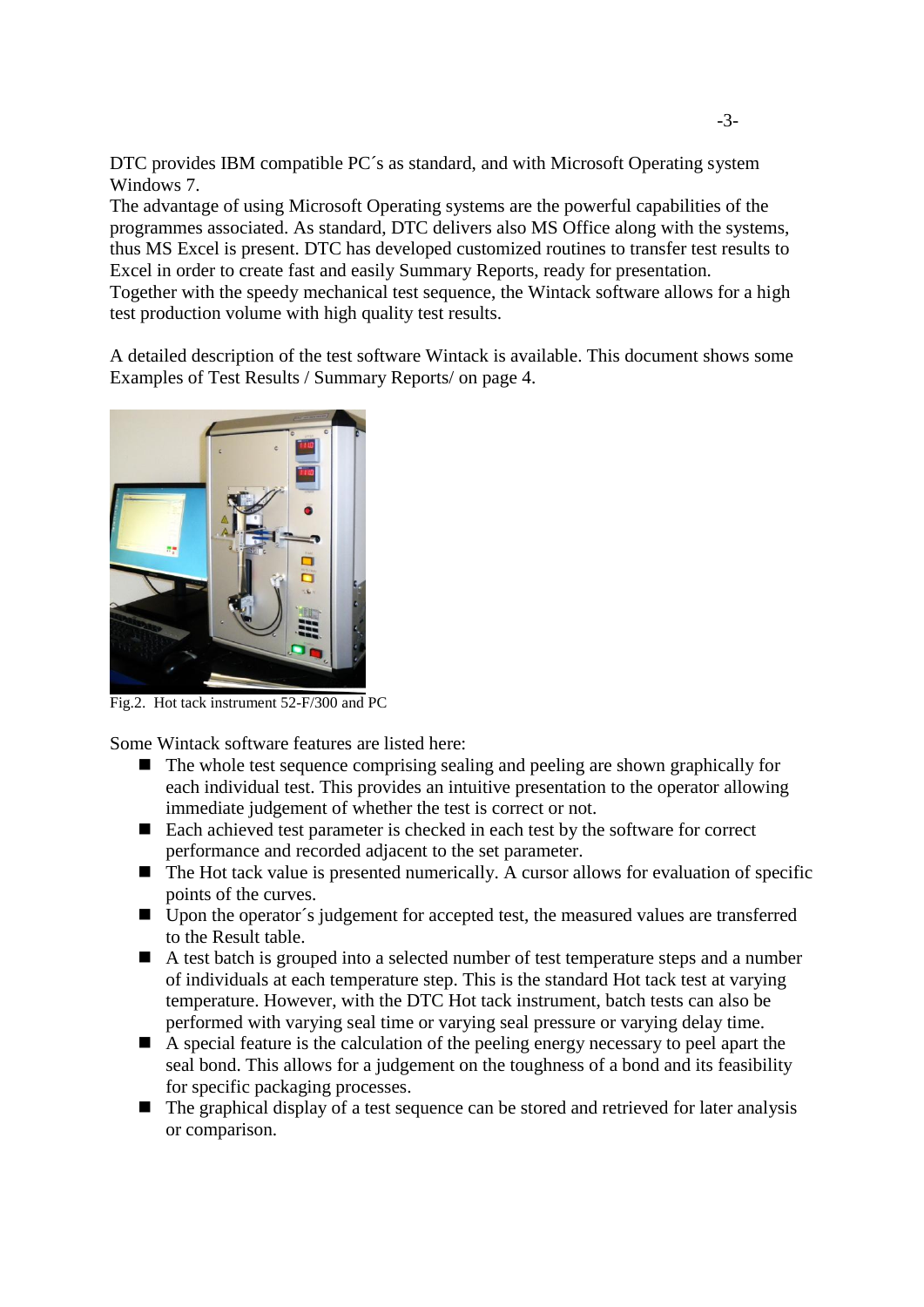- $\blacksquare$  The Result table shows the results of the individual tests as well as the summary for each group and statistics as max. and min. values, average, and standard deviation.
- With a customized routine the results can be transferred to MS Excel in the format of a Summary Report for a batch, ready for presentation. Another customized routine allows for a presentation of up to 5 different batches on one graph, including numeric tables and statistics. This provides a very useful tool to compare for example different sealing properties of different materials.
- Test Settings for different materials can be stored in a data base and recalled whenever tests at known settings shall be performed.
- The failure mode of the peeled specimen is selectable and will be recorded in the Result table as well.
- Besides the most common Hot tack test with variable temperature, the Wintack program also allows for batch tests with variable seal time, variable seal pressure, variable delay.

#### **Examples of Summary Reports provided by the Wintack software.**

#### **Batch Test. Name: Htgraph7**



#### **Presentation of up to 5 batch tests on common graph. Name: Htgraphjmf.**